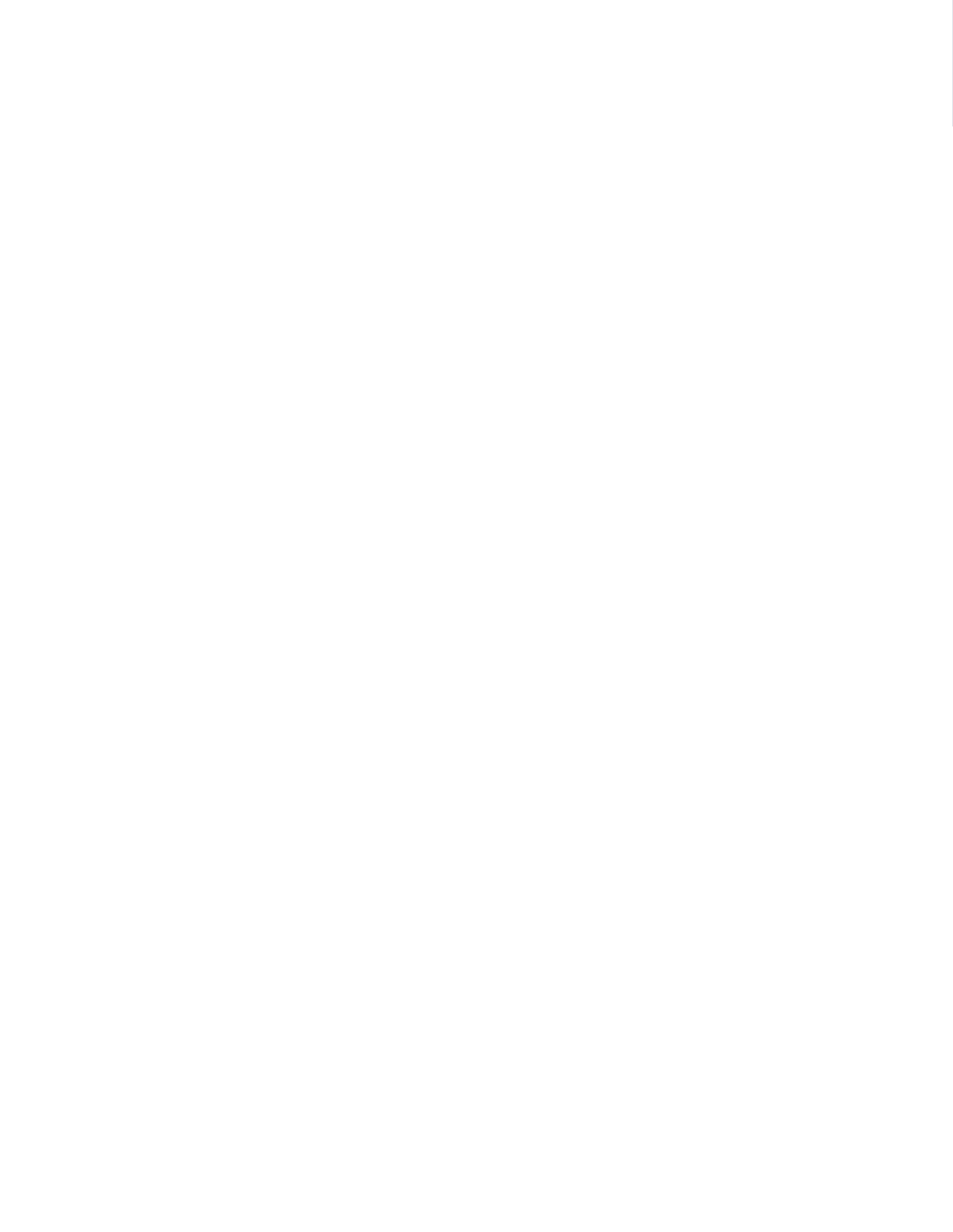## ABOUT US **THE ABOUT US**



## KOMA PRECISION

For over forty years Koma Precision has been the foremost source for the finest the world has to offer in machine tool Productivity Innovation.

With over 30,000 rotary table installations, Koma is the largest distributor of Tsudakoma NC rotary tables and indexers in the world. With over 12,000 angle heads and live tools installed, Koma is the world's largest supplier for Alberti - the originator and the foremost innovator of productivity tooling.

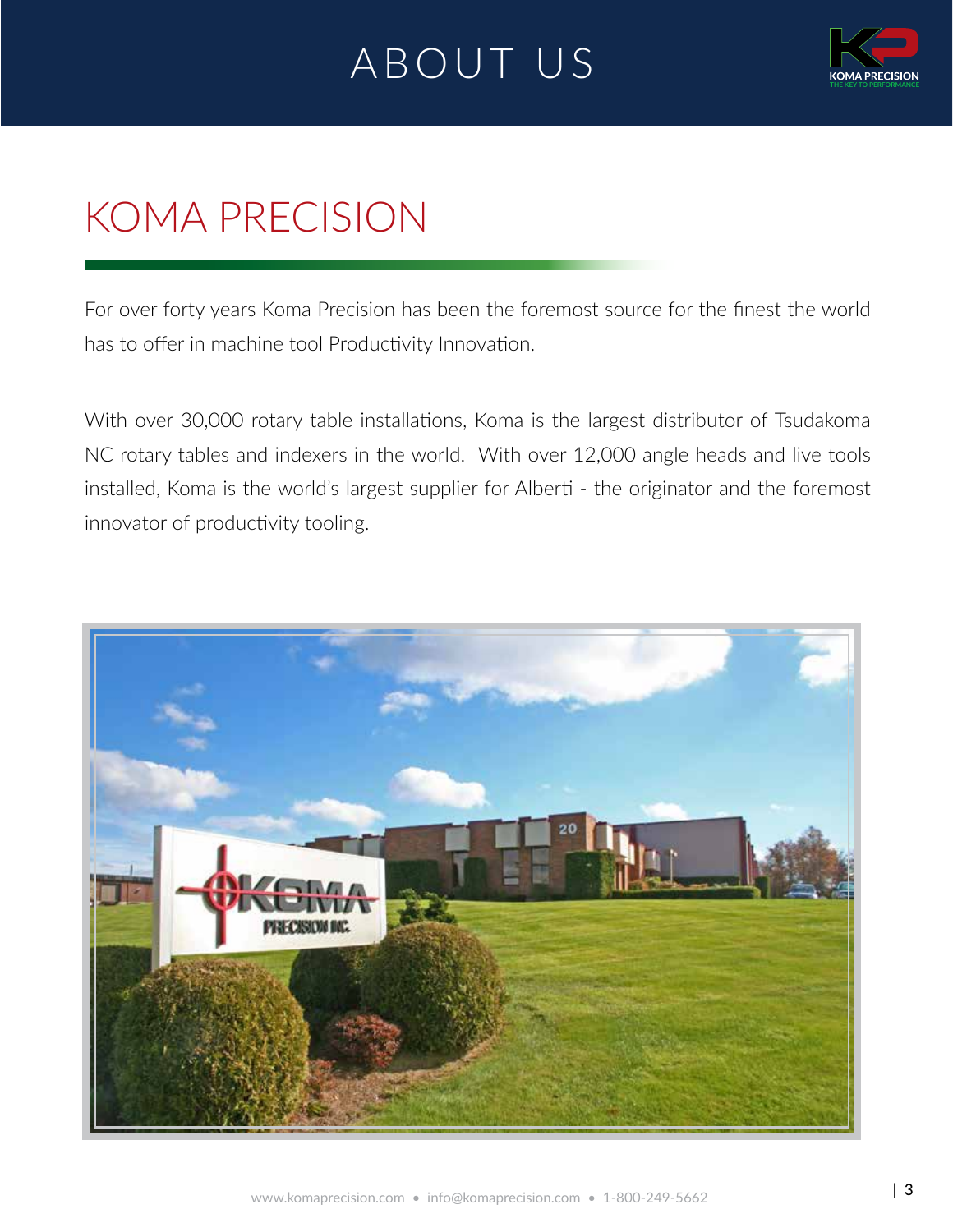

## T90sl-0.3 SLIMLINE NSK® OUTPUT ANGLE HEAD

#### **DIMENSIONAL DRAWING**



#### DIMENSIONAL DRAWING & OPTIONAL DRIVE SHANKS

| <b>SHANK</b> |                               | DIN-69871 / CAT |                    | MAS / BT        |       | <b>HSK</b>         |                 | <b>CAPTO</b> |                           | KM                 |                 |                    |
|--------------|-------------------------------|-----------------|--------------------|-----------------|-------|--------------------|-----------------|--------------|---------------------------|--------------------|-----------------|--------------------|
|              | <b>Size</b>                   | 30              | 40                 | 50              | 30    | 40                 | 50              | 63/80        | 100                       | C5/C6              | C <sub>8</sub>  | 50/63              |
|              | Arm Length<br>(mm)            | 65,80           | 65,80<br>$(110^*)$ | 80<br>$(110^*)$ | 65,80 | 65,80<br>$(110^*)$ | 80<br>$(110^*)$ | 65,80        | 80<br>$(110^*)$ $(110^*)$ | 65,80<br>$(110^*)$ | 80<br>$(110^*)$ | 65,80<br>$(110^*)$ |
|              | <b>Flange Spacing</b><br>(mm) | 35              | 35                 | 35              | 30    | 35                 | 41              | 42           | 45                        | 38                 | 40              | 40                 |

#### TECHNICAL DATA

| T90sl-0.3 - with IC-300  |         |  |  |
|--------------------------|---------|--|--|
| Ratio                    | 1:75    |  |  |
| <b>Maximum Input RPM</b> | 15,000  |  |  |
| Maximum Output RPM       | 11.250  |  |  |
| Weight                   | 7.7 lbs |  |  |

Included with Tool: Storage Case • Wrenches • Instruction Manual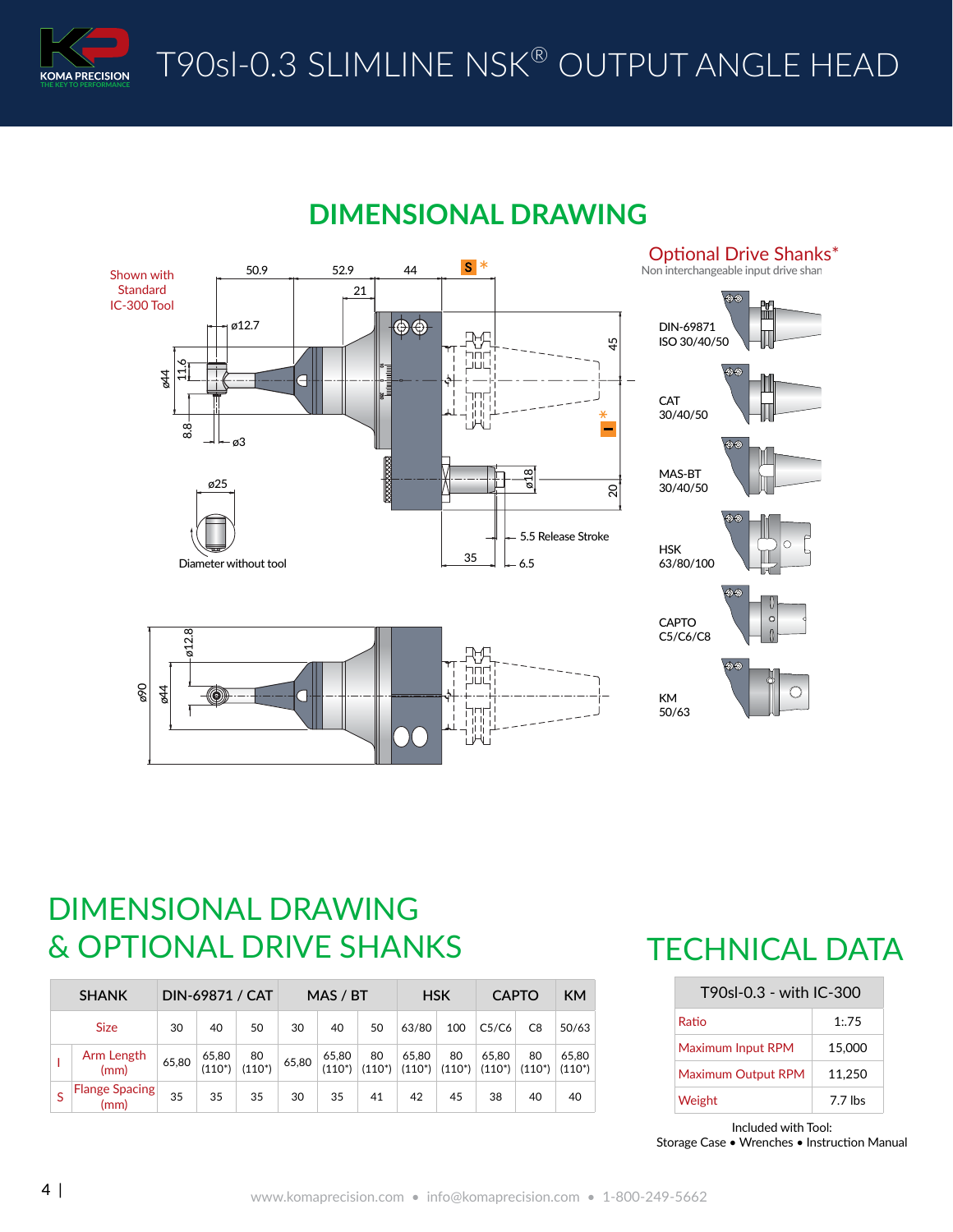



#### **DIMENSIONAL DRAWING**



#### TECHNICAL DATA

|                     | $IC-300$   | KC-300     |            | MFC-300S MFC-300M | RA-200                 | RA-100          | <b>CN-01</b>             |
|---------------------|------------|------------|------------|-------------------|------------------------|-----------------|--------------------------|
| Ratio               | 1:75       | 1:75       | 1:1        | 1:1               | 1:66                   | 1:375           | 1:1                      |
| Max. NSK Output RPM | 11,250     | 11,250     | 15,000     | 15,000            | 10,000                 | 5.620           | 15,000                   |
| <b>Torque</b>       | .74 ft lbs | .74 ft lbs | .74 ft lbs | .74 ft lbs        | 2.95 ft $\mathsf{lbs}$ | $2.95$ ft lbs   | $\overline{\phantom{a}}$ |
| <b>NSK Collet</b>   | <b>CHC</b> | <b>CHC</b> | K-252      | $K-253$           | <b>CHS</b>             | CH <sub>8</sub> | $\qquad \qquad$          |

Included with Tool: Storage Case • (1) NSK Tool • Wrenches • Instruction Manual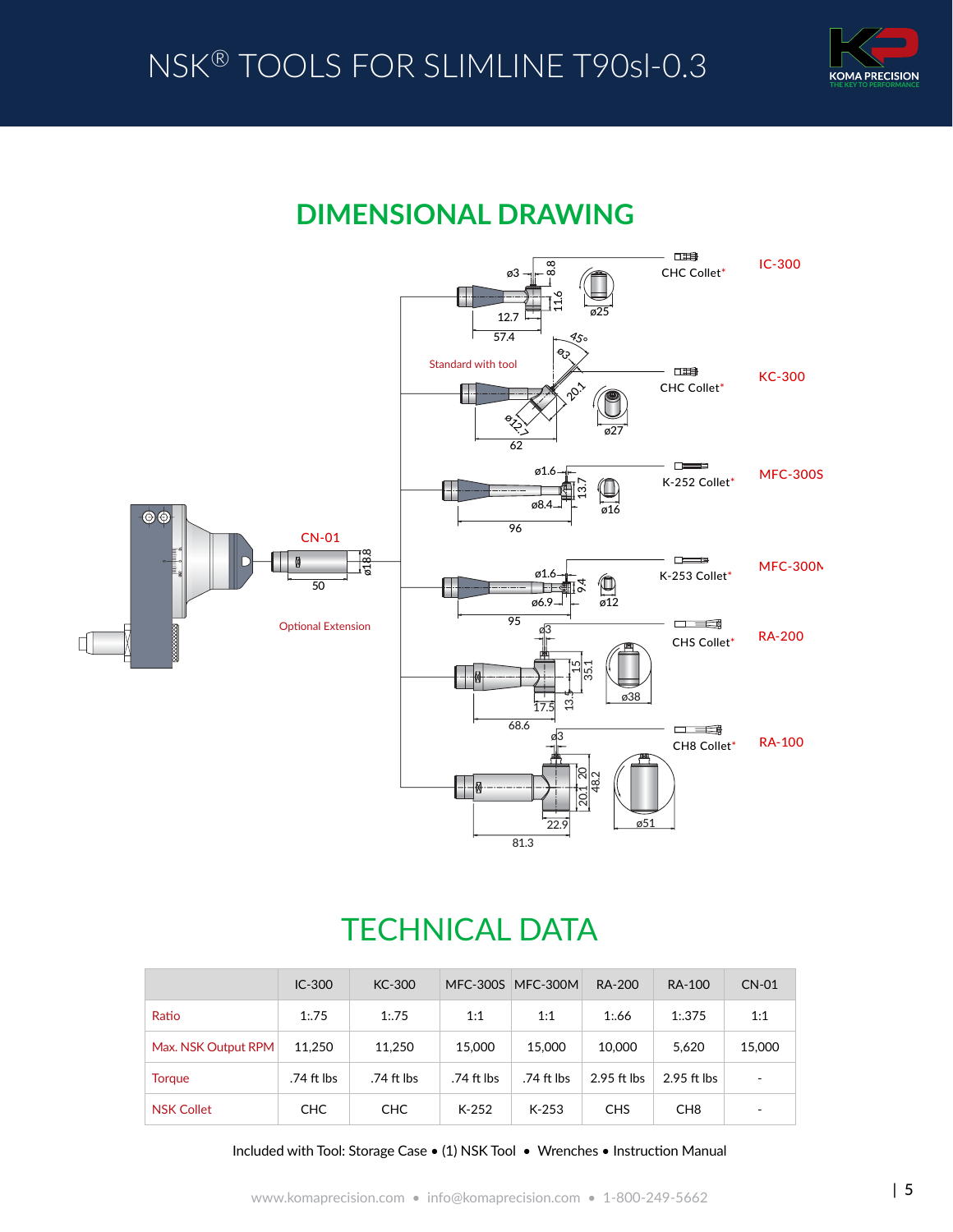

| <b>CHC (for IC-300, KC-300)</b> |                             |  |  |  |
|---------------------------------|-----------------------------|--|--|--|
| ≢口                              |                             |  |  |  |
| Model                           | <b>Inside Diameter (mm)</b> |  |  |  |
| GP-59021-00                     | 16                          |  |  |  |
| GP-59024-00                     | 2.35                        |  |  |  |
| GP-59015-00                     | 3.0                         |  |  |  |
| GP-59010-00                     | 3.175                       |  |  |  |

| K-252 (for MFC-300S) |                             |  |
|----------------------|-----------------------------|--|
|                      |                             |  |
| Model                | <b>Inside Diameter (mm)</b> |  |
| GP-59025-00          | 1 6                         |  |

| K-253 (for MFC-300M) |                             |  |
|----------------------|-----------------------------|--|
|                      |                             |  |
| Model                | <b>Inside Diameter (mm)</b> |  |
| GP-59026-00          | 16                          |  |

| CHS (for RA-200) |                             |  |  |  |
|------------------|-----------------------------|--|--|--|
|                  |                             |  |  |  |
| Model            | <b>Inside Diameter (mm)</b> |  |  |  |
| GP-59027-00      | 0.8                         |  |  |  |
| GP-59028-00      | 0.9                         |  |  |  |
| GP-59029-00      | 1.0                         |  |  |  |
| GP-59030-00      | 1.1                         |  |  |  |
| GP-59031-00      | 1.2                         |  |  |  |
| GP-59032-00      | 1.3                         |  |  |  |
| GP-59033-00      | 1.4                         |  |  |  |
| GP-59034-00      | 1.5                         |  |  |  |
| GP-59012-00      | 1.6                         |  |  |  |
| GP-59035-00      | 1.7                         |  |  |  |
| GP-59036-00      | 1.8                         |  |  |  |
| GP-59037-00      | 1.9                         |  |  |  |
| GP-59016-00      | 2.0                         |  |  |  |
| GP-59038-00      | 2.1                         |  |  |  |
| GP-59039-00      | 2.2                         |  |  |  |
| GP-59040-00      | 2.3                         |  |  |  |
| GP-59041-00      | 2.35                        |  |  |  |
| GP-59042-00      | 2.4                         |  |  |  |
| GP-59013-00      | 2.5                         |  |  |  |
| GP-59043-00      | 2.6                         |  |  |  |
| GP-59044-00      | 2.7                         |  |  |  |
| GP-59045-00      | 2.8                         |  |  |  |
| GP-59046-00      | 2.9                         |  |  |  |
| GP-59009-00      | 3.0                         |  |  |  |
| GP-59011-00      | 3.175                       |  |  |  |

| <b>CH8 (for RA-100)</b> |                             |  |  |  |
|-------------------------|-----------------------------|--|--|--|
| $\equiv$                |                             |  |  |  |
| Model                   | <b>Inside Diameter (mm)</b> |  |  |  |
| GP-59047-00             | 0.8                         |  |  |  |
| GP-59048-00             | 0.9                         |  |  |  |
| GP-59049-00             | 1.0                         |  |  |  |
| GP-59050-00             | 1.1                         |  |  |  |
| GP-59051-00             | 1.2                         |  |  |  |
| GP-59052-00             | 1.3                         |  |  |  |
| GP-59053-00             | 1.4                         |  |  |  |
| GP-59054-00             | 1.5                         |  |  |  |
| GP-59055-00             | 1.6                         |  |  |  |
| GP-59056-00             | 1.7                         |  |  |  |
| GP-59057-00             | 1.8                         |  |  |  |
| GP-59058-00             | 1.9                         |  |  |  |
| GP-59059-00             | 2.0                         |  |  |  |
| GP-59060-00             | 2.1                         |  |  |  |
| GP-59061-00             | 2.2                         |  |  |  |
| GP-59062-00             | 2.3                         |  |  |  |
| GP-59063-00             | 2.35                        |  |  |  |
| GP-59064-00             | 2.4                         |  |  |  |
| GP-59065-00             | 2.5                         |  |  |  |
| GP-59066-00             | 2.6                         |  |  |  |
| GP-59067-00             | 2.7                         |  |  |  |
| GP-59068-00             | 2.8                         |  |  |  |
| GP-59069-00             | 2.9                         |  |  |  |
| GP-59070-00             | 3.0                         |  |  |  |
| GP-59008-00             | 3.175                       |  |  |  |